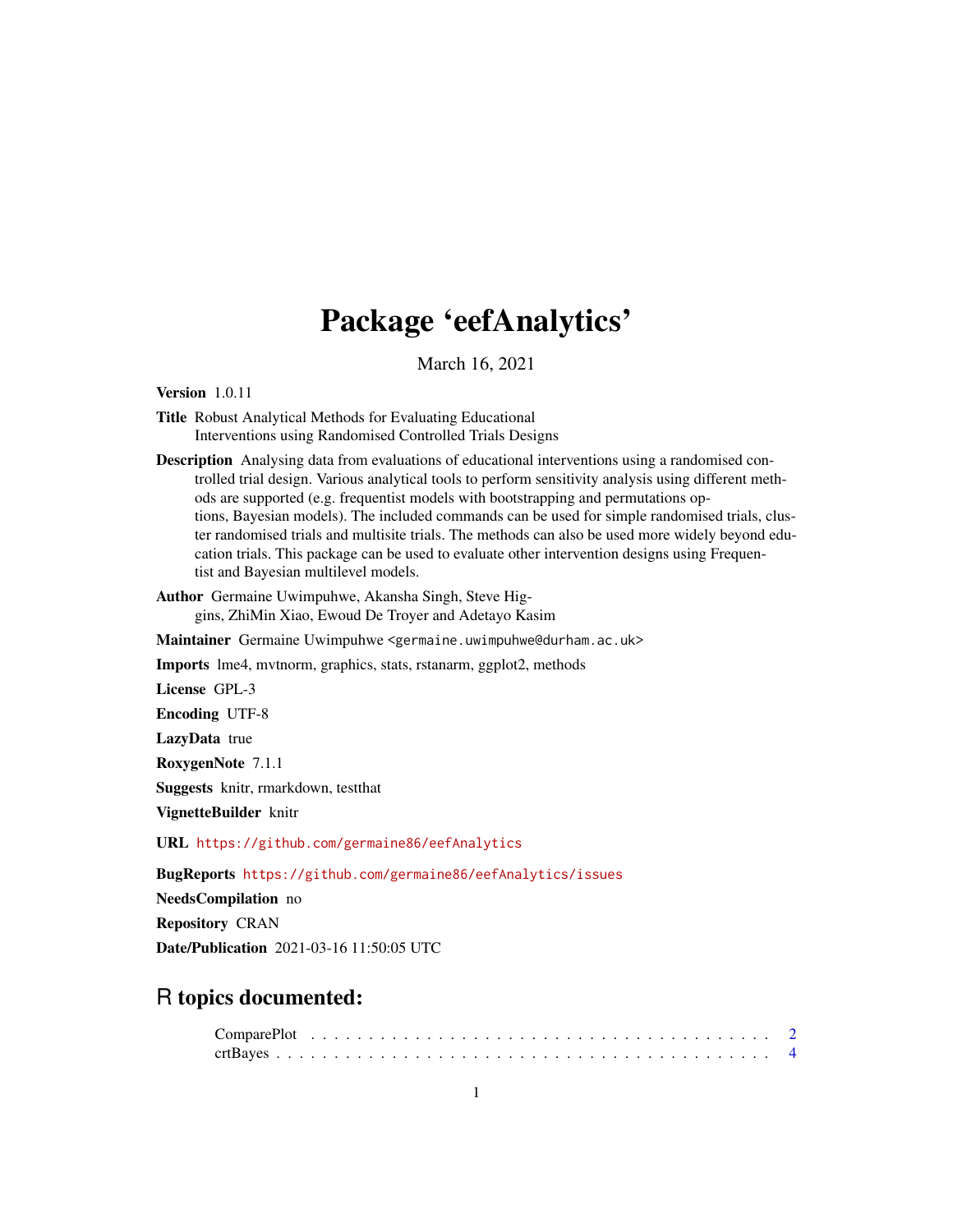#### <span id="page-1-0"></span>2 ComparePlot

| Index |  |
|-------|--|
|       |  |
|       |  |
|       |  |
|       |  |
|       |  |
|       |  |
|       |  |
|       |  |
|       |  |
|       |  |

ComparePlot *A plot function to compare different eefAnalytics S3 objects from the eefAnalytics package.*

### Description

It generates bar plot that compares the effect size from eefAnalytics' methods.

#### Usage

```
ComparePlot(
 eefAnalyticsList,
 group,
 Conditional = TRUE,
 ES_Total = TRUE,
 modelNames
)
```
#### Arguments

| eefAnalyticsList |                                                                                                                                                                                                                                                                                                                                                                                                                                               |
|------------------|-----------------------------------------------------------------------------------------------------------------------------------------------------------------------------------------------------------------------------------------------------------------------------------------------------------------------------------------------------------------------------------------------------------------------------------------------|
|                  | A list of eefAnalytics S3 objects from eefAnalytics package.                                                                                                                                                                                                                                                                                                                                                                                  |
| group            | a string/scalar value indicating which intervention to plot. This must be one of<br>the values of intervention variable excluding the control group. For a two arm<br>trial, the maximum number of values to consider is 1 and 2 for three arm trial.                                                                                                                                                                                         |
| Conditional      | a logical value to indicate whether to plot conditional effect size. The default<br>is Conditional=TRUE, otherwise Conditional=FALSE should be specified for<br>plot based on unconditional effect size. Conditional variance is total or residual<br>variance a multilevel model with fixed effects, whilst unconditional variance is<br>total variance or residual variance from a multilevel model with only intercept<br>as fixed effect. |
| ES_Total         | A logical value indicating whether to plot the effect size based on total variance<br>or within school variance. The default is ES_Total=TRUE, to plot effect size<br>using total variance. ES_Total=FALSE should be specified for effect size based<br>on within school or residuals variance.                                                                                                                                               |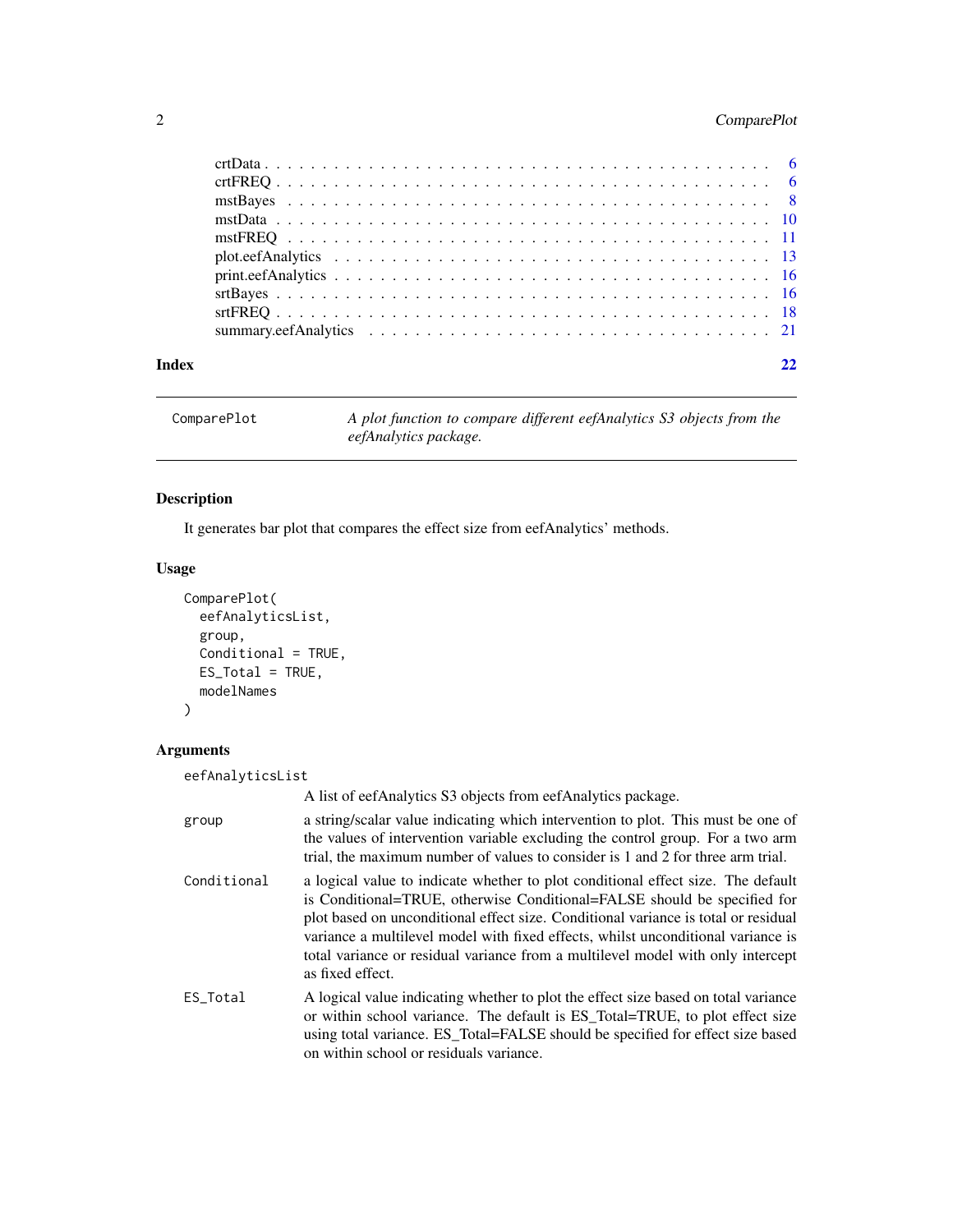#### <span id="page-2-0"></span>ComparePlot 3

modelNames a string factor containing the names of model to compare. See examples below.

#### **Details**

ComparePlot produces a bar plot which compares the effect sizes and the associated confidence intervals from the different models. For a multilevel model, it shows the effect size based on residual variance and total variance.

#### Value

Returns a bar plot to compare the different methods. The returned figure can be further modified as any [ggplot](#page-0-0)

#### Examples

```
if(interactive()){
data(mstData)
###############
##### SRT #####
###############
outputSRT <- srtFREQ(Posttest~ Intervention + Prettest,
                     intervention = "Intervention", data = mstData)
outputSRTBoot <- srtFREQ(Posttest~ Intervention + Prettest,
                         intervention = "Intervention",nBoot=1000, data = mstData)
###############
##### MST #####
###############
outputMST <- mstFREQ(Posttest~ Intervention + Prettest,
                     random = "School", intervention = "Intervention", data = mstData)
outputMSTBoot <- mstFREQ(Posttest~ Intervention + Prettest,
                         random = "School", intervention = "Intervention",
                         nBoot = 1000, data = mstData)
##################
##### Bayesian #####
##################
outputSRTbayes <- srtBayes(Posttest~ Intervention + Prettest,
                           intervention = "Intervention",
                           nsim = 2000, data = mstData)
## comparing different results
ComparePlot(list(outputSRT,outputSRTBoot,outputMST,outputMSTBoot,outputSRTbayes),
            modelNames =c("ols", "olsBoot","MLM","MLMBoot","OLSBayes"),group=1)
```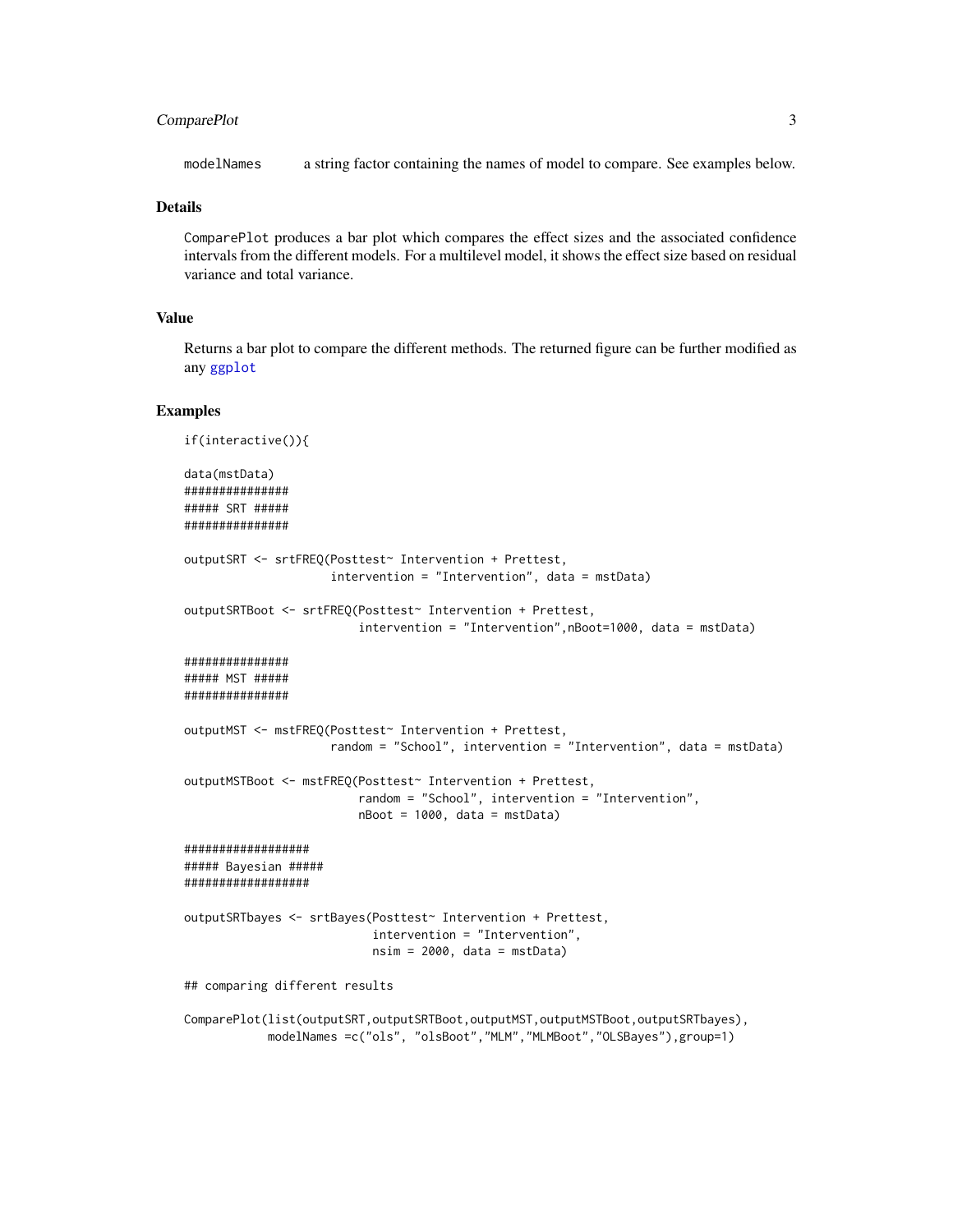<span id="page-3-0"></span>}

crtBayes *Bayesian analysis of cluster randomised education trials using Vague Priors.*

#### Description

crtBayes performs analysis of cluster randomised education trials using a multilevel model under a Bayesian setting, assuming vague priors.

#### Usage

```
crtBayes(
  formula,
  random,
  intervention,
 baseln,
  adaptD,
 nsim = 2000,
  data,
  threshold = 1:10/10,
  ...
```
#### Arguments

)

| formula      | the model to be analysed is of the form $y \sim x1+x2+$ Where y is the outcome<br>variable and Xs are the independent variables.                                                           |
|--------------|--------------------------------------------------------------------------------------------------------------------------------------------------------------------------------------------|
| random       | a string variable specifying the "clustering variable" as contained in the data.<br>See example below.                                                                                     |
| intervention | a string variable specifying the "intervention variable" as appearing in the for-<br>mula and the data. See example below.                                                                 |
| baseln       | A string variable allowing the user to specify the reference category for inter-<br>vention variable. When not specified, the first level will be used as a reference.                     |
| adaptD       | As this function uses rstanarm, this term provides the target average proposal<br>acceptance probability during Stan's adaptation period. Default is NULL.                                 |
| nsim         | number of MCMC iterations per chain. Default is 2000.                                                                                                                                      |
| data         | data frame containing the data to be analysed.                                                                                                                                             |
| threshold    | a scalar or vector of pre-specified threshold(s) for estimating Bayesian poste-<br>rior probability such that the observed effect size is greater than or equal to the<br>$threshold(s)$ . |
| $\ddots$     | additional arguments of stan_lmer to be passed to the function.                                                                                                                            |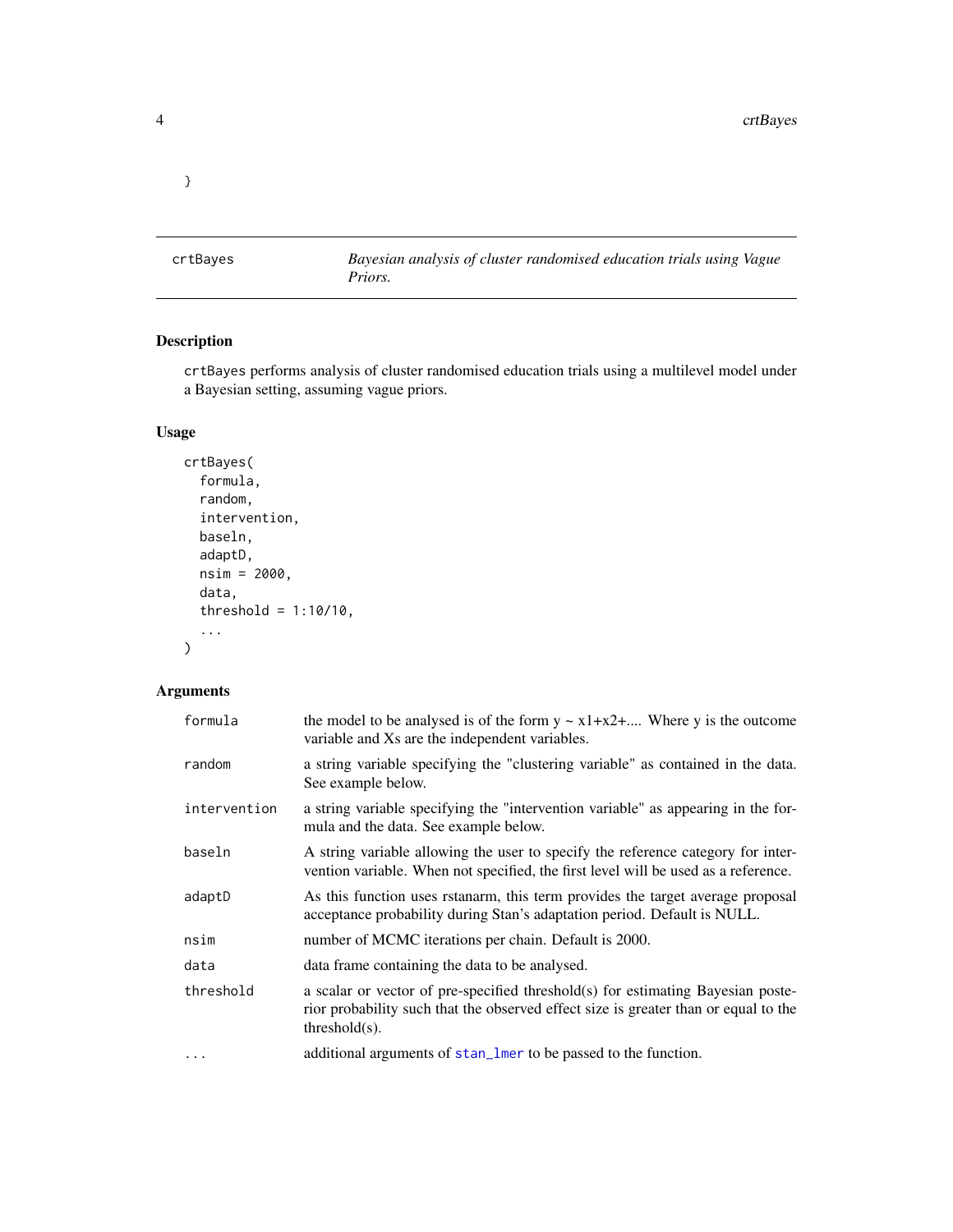#### crtBayes 5

#### Value

S3 object; a list consisting of

- Beta: Estimates and credible intervals for variables specified in the model. Use summary.eefAnalytics to get Rhat and effective sample size for each estimate.
- ES: Conditional Hedges' g effect size and its 95
- covParm: A vector of variance decomposition into between cluster variance (Schools) and within cluster variance (Pupils). It also contains intra-cluster correlation (ICC).
- SchEffects: A vector of the estimated deviation of each school from the intercept.
- ProbES: A matrix of Bayesian Posterior Probabilities such that the observed effect size is greater than or equal to a pre-specified threshold(s).
- Model: A stan\_glm object used in ES computation, this object can be used for convergence diagnostic.
- Unconditional: A list of unconditional effect sizes, covParm and ProbES obtained based on between and within cluster variances from the unconditional model (model with only the intercept as a fixed effect).

#### Examples

}

```
if(interactive()){
```
data(crtData)

```
########################################################
## Bayesian analysis of cluster randomised trials ##
########################################################
output <- crtBayes(Posttest~ Intervention+Prettest,random="School",
                   intervention="Intervention",nsim=2000,data=crtData)
### Fixed effects
beta <- output$Beta
beta
### Effect size
ES1 <- output$ES
ES1
## Covariance matrix
covParm <- output$covParm
covParm
### plot random effects for schools
plot(output)
### plot posterior probability of an effect size to be bigger than a pre-specified threshold
plot(output,group=1)
```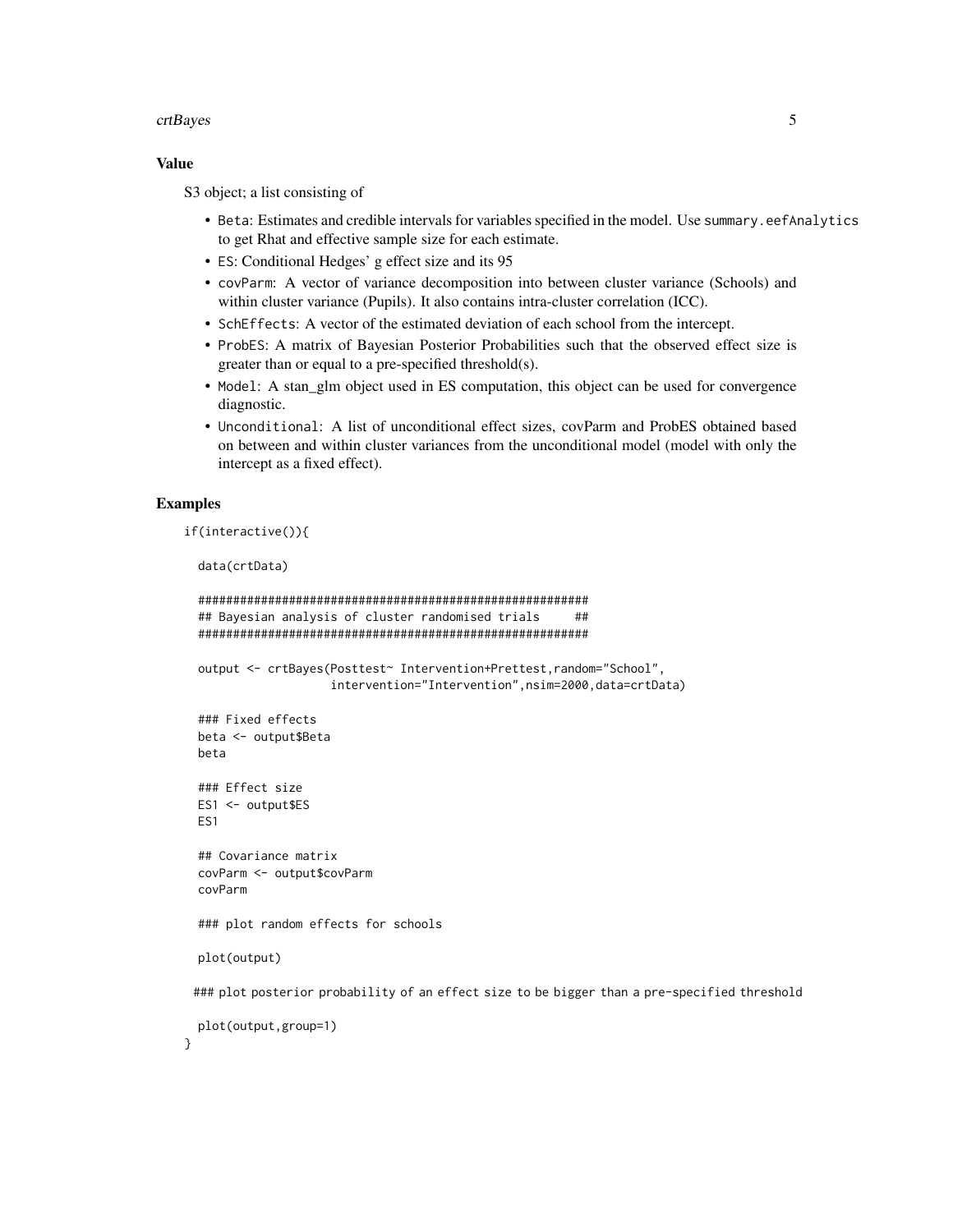#### <span id="page-5-0"></span>Description

A cluster randomised trial dataset containing 22 schools. The data contains a random sample of test data of pupils and not actual trial data.

#### Format

A data frame with 265 rows and 5 variables

#### Details

- Posttest: posttest scores
- Prettest: prettest scores
- Intervention: the indicator for intervention groups in a two arm trial, coded as 1 for intervention group and 0 for control group.
- Intervention2: a simulated indicator for intervention groups in a three arm trial.
- School: numeric school identifier

crtFREQ *Analysis of Cluster Randomised Education Trials using Multilevel Model under a Frequentist Setting.*

#### Description

crtFREQ performs analysis of cluster randomised education trials using a multilevel model under a frequentist setting.

#### Usage

```
crtFREQ(formula, random, intervention, baseln, nPerm, nBoot, seed, data)
```
#### Arguments

| formula      | the model to be analysed is of the form $y \sim x1 + x2 + $ Where y is the outcome<br>variable and Xs are the independent variables.                                   |
|--------------|------------------------------------------------------------------------------------------------------------------------------------------------------------------------|
| random       | a string variable specifying the "clustering variable" as contained in the data.<br>See example below.                                                                 |
| intervention | a string variable specifying the "intervention variable" as appearing in the for-<br>mula and the data. See example below.                                             |
| baseln       | A string variable allowing the user to specify the reference category for inter-<br>vention variable. When not specified, the first level will be used as a reference. |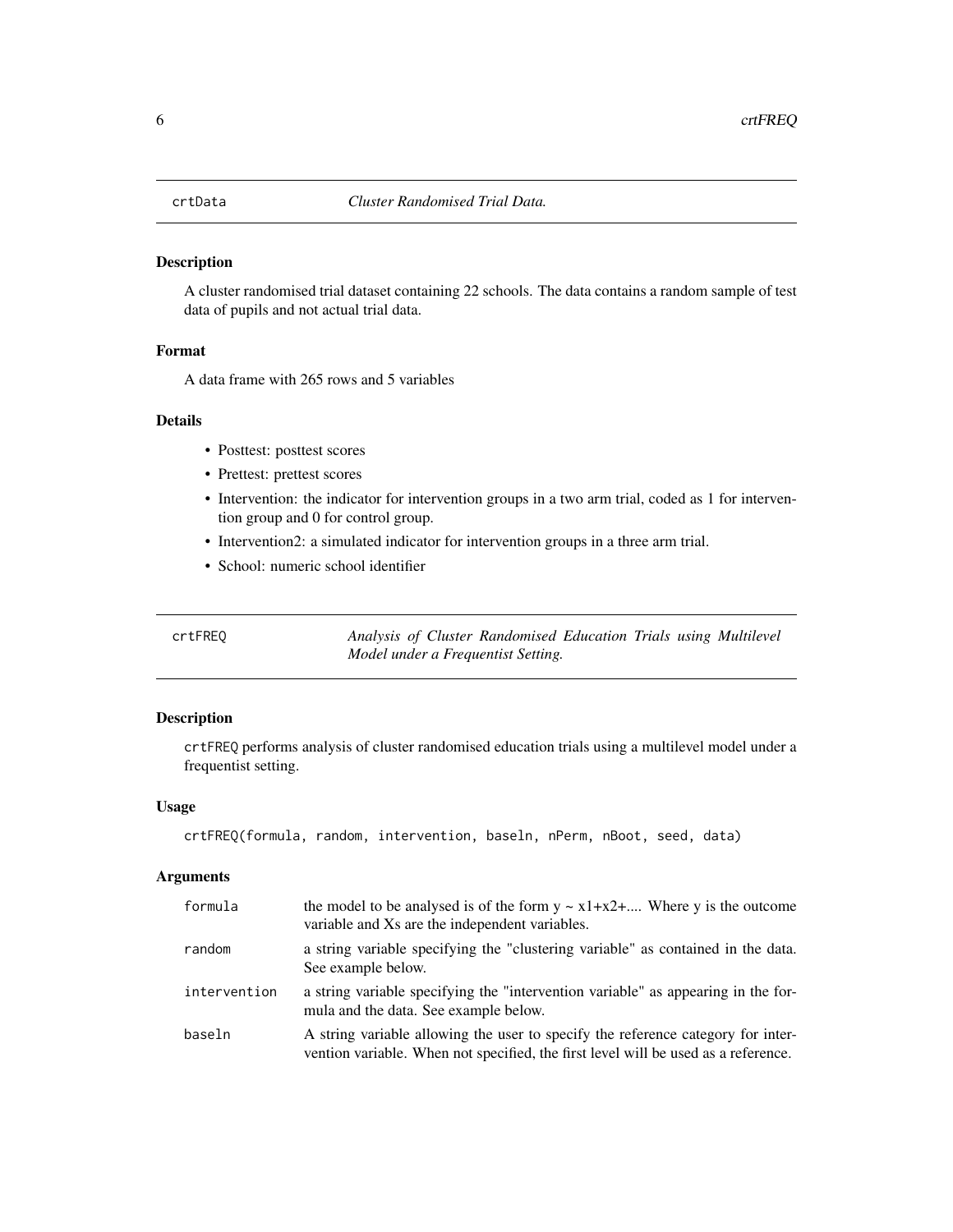#### crtFREQ 7

| nPerm | number of permutations required to generate a permutated p-value.                                          |
|-------|------------------------------------------------------------------------------------------------------------|
| nBoot | number of bootstraps required to generate bootstrap confidence intervals.                                  |
| seed  | seed required for bootstrapping and permutation procedure, if not provided de-<br>fault seed will be used. |
| data  | data frame containing the data to be analysed.                                                             |

#### Value

S3 object; a list consisting of

- Beta: Estimates and confidence intervals for variables specified in the model.
- ES: Conditional Hedges' g effect size and its 95
- covParm: A vector of variance decomposition into between cluster variance (Schools) and within cluster variance (Pupils). It also contains intra-cluster correlation (ICC).
- SchEffects: A vector of the estimated deviation of each school from the intercept.
- Perm: A "nPerm x 2w" matrix containing permutated effect sizes using residual variance and total variance. "w" denotes number of intervention. "w=1" for two arm trial and "w=2" for three arm trial excluding the control group. It is produced only when nPerm is specified.
- Bootstrap: A "nBoot x 2w" matrix containing the bootstrapped effect sizes using residual variance (Within) and total variance (Total). "w" denotes number of intervention. "w=1" for two arm trial and "w=2" for three arm trial excluding the control group. It is only produced when nBoot is specified.
- Unconditional: A list of unconditional effect sizes, covParm, Perm and Bootstrap obtained based on variances from the unconditional model (model with only the intercept as a fixed effect).

#### Examples

```
if(interactive()){
```
data(crtData)

```
########################################################
## MLM analysis of cluster randomised trials + 1.96SE ##
########################################################
```

```
output1 <- crtFREQ(Posttest~ Intervention+Prettest,random="School",
intervention="Intervention",data=crtData)
```

```
### Fixed effects
beta <- output1$Beta
beta
### Effect size
ES1 <- output1$ES
ES1
```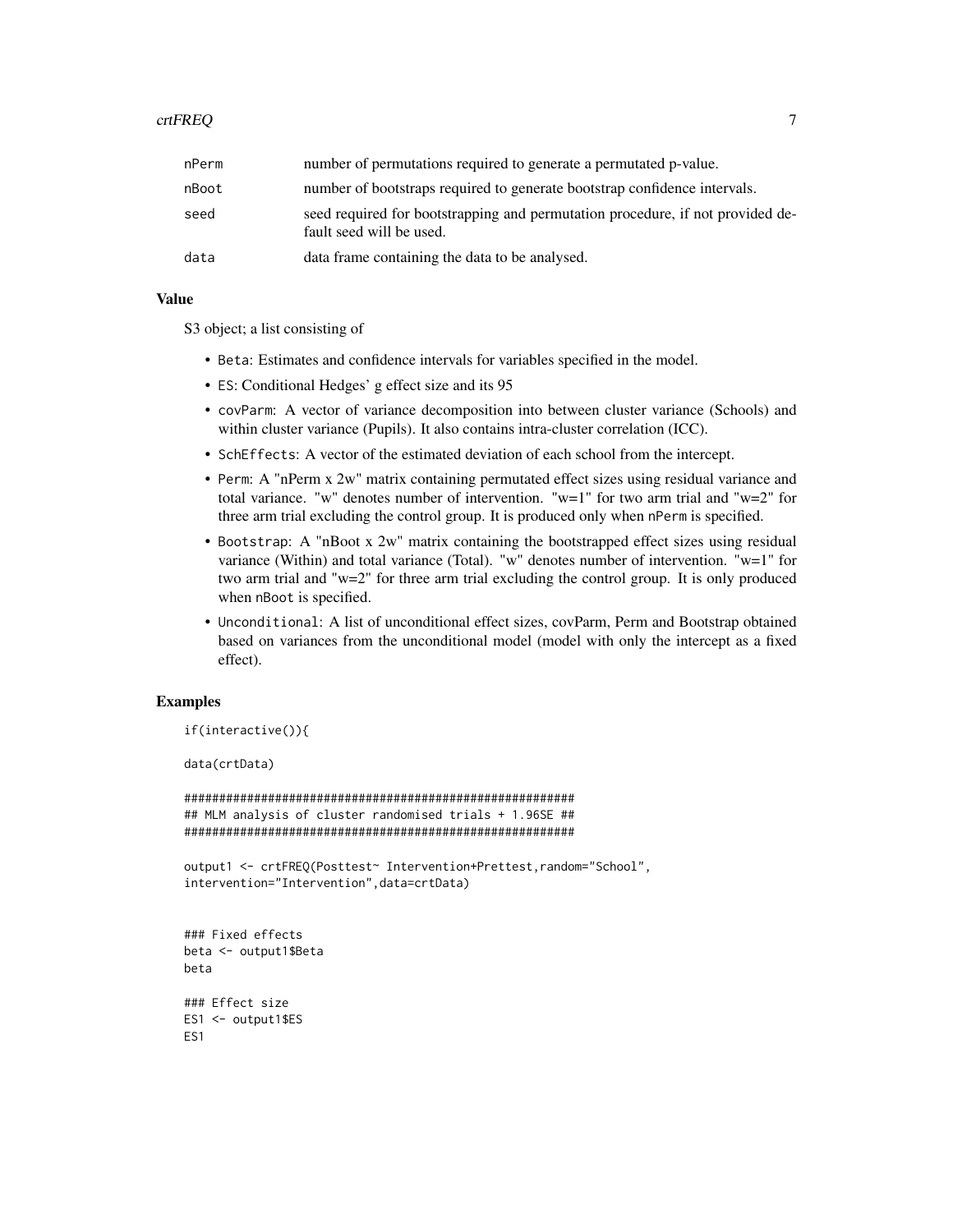#### <span id="page-7-0"></span>8 mstBayes and the state of the state of the state of the state of the state of the state of the state of the state of the state of the state of the state of the state of the state of the state of the state of the state of

```
## Covariance matrix
covParm <- output1$covParm
covParm
### plot random effects for schools
plot(output1)
###############################################
## MLM analysis of cluster randomised trials ##
## with bootstrap confidence intervals ##
###############################################
output2 <- crtFREQ(Posttest~ Intervention+Prettest,random="School",
intervention="Intervention",nBoot=1000,data=crtData)
### Effect size
ES2 <- output2$ES
ES2
### plot bootstrapped values
plot(output2, group=1)
#######################################################################
## MLM analysis of cluster randomised trials with permutation p-value##
#######################################################################
output3 <- crtFREQ(Posttest~ Intervention+Prettest,random="School",
intervention="Intervention",nPerm=1000,data=crtData)
### Effect size
ES3 <- output3$ES
ES3
### plot permutated values
plot(output3, group=1)
}
```
mstBayes *Bayesian analysis of Multisite Randomised Education Trials using Vague Priors.*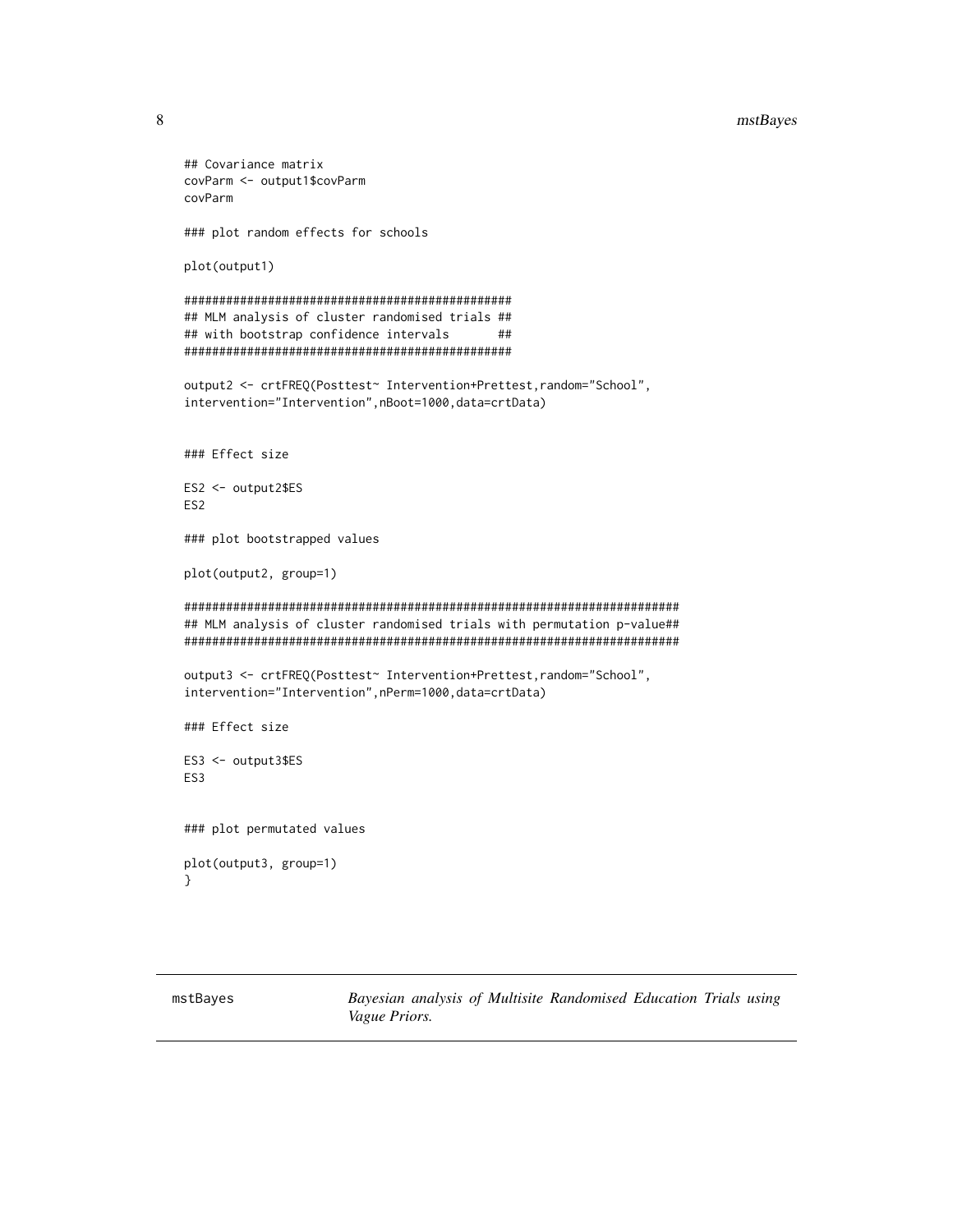#### <span id="page-8-0"></span>mstBayes 9

#### Description

mstBayes performs analysis of multisite randomised education trials using a multilevel model under a Bayesian setting assuming vague priors.

#### Usage

```
mstBayes(
  formula,
  random,
  intervention,
  baseln,
  adaptD,
  nsim = 2000,
  data,
  threshold = 1:10/10,
  ...
```
#### Arguments

 $\mathcal{L}$ 

| formula      | the model to be analysed is of the form $y \sim x1+x2+$ Where y is the outcome<br>variable and Xs are the independent variables.                                                      |
|--------------|---------------------------------------------------------------------------------------------------------------------------------------------------------------------------------------|
| random       | a string variable specifying the "clustering variable" as contained in the data.<br>See example below.                                                                                |
| intervention | a string variable specifying the "intervention variable" as appearing in the for-<br>mula and the data. See example below.                                                            |
| baseln       | A string variable allowing the user to specify the reference category for inter-<br>vention variable. When not specified, the first level will be used as a reference.                |
| adaptD       | As this function uses rstanarm, this term provides the target average proposal<br>acceptance probability during Stan's adaptation period. Default is NULL.                            |
| nsim         | number of MCMC iterations per chain. Default is 2000.                                                                                                                                 |
| data         | data frame containing the data to be analysed.                                                                                                                                        |
| threshold    | a scalar or vector of pre-specified threshold(s) for estimating Bayesian posterior<br>probability that the observed effect size is greater than or equal to the thresh-<br>$old(s)$ . |
| $\cdots$     | additional arguments of stan_lmer to be passed to the function.                                                                                                                       |

#### Value

S3 object; a list consisting of

- Beta: Estimates and credible intervals for variables specified in the model. Use summary.eefAnalytics to get Rhat and effective sample size for each estimate.
- ES: Conditional Hedges' g effect size and its 95
- covParm: A list of variance decomposition into between cluster variance-covariance matrix (schools and school by intervention) and within cluster variance (Pupils). It also contains intra-cluster correlation (ICC).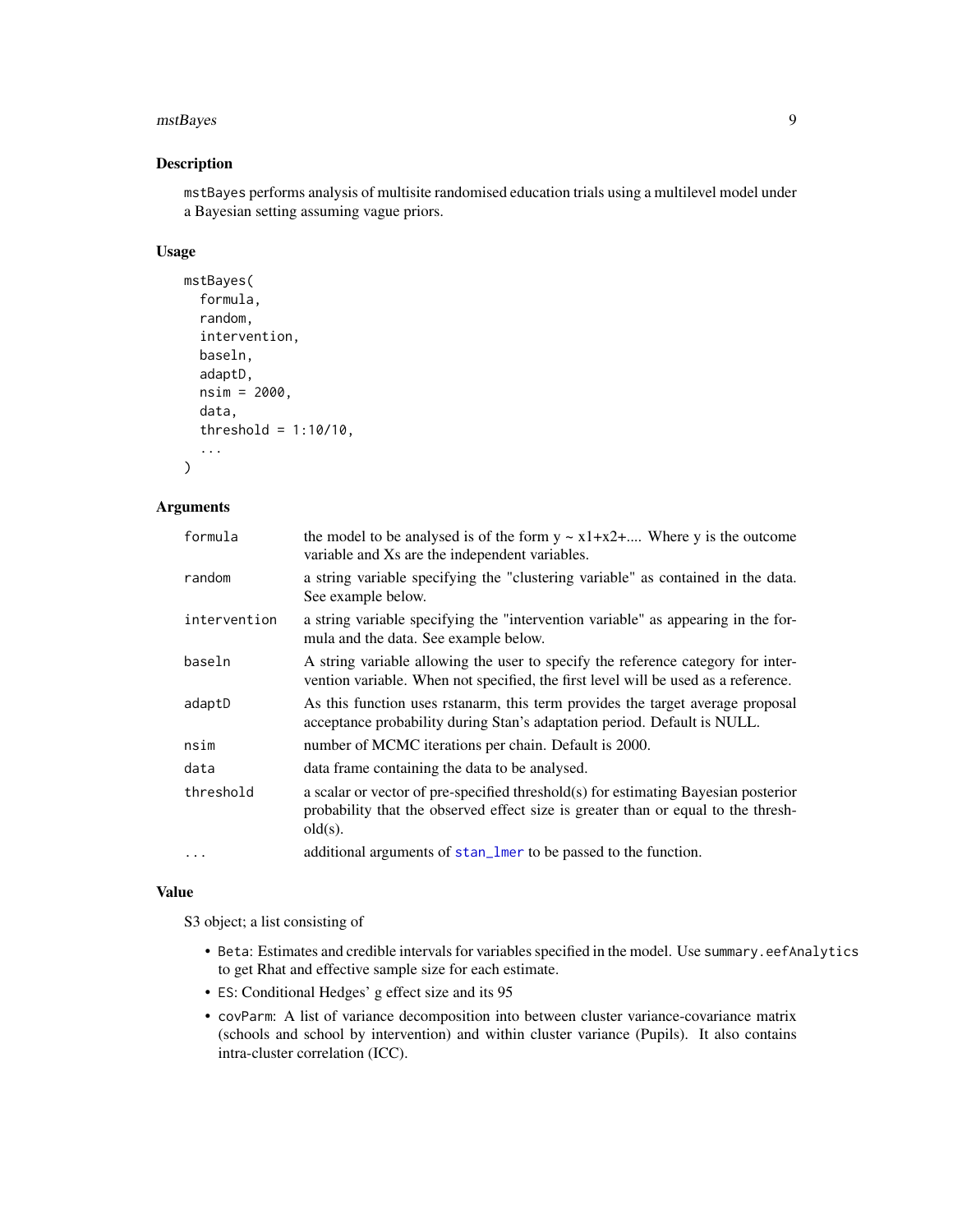- <span id="page-9-0"></span>• SchEffects: A vector of the estimated deviation of each school from the intercept and intervention slope.
- ProbES: A matrix of Bayesian posterior probabilities such that the observed effect size is greater than or equal to a pre-specified threshold(s).
- Model: A stan\_glm object used in ES computation, this object can be used for convergence diagnostic.
- Unconditional: A list of unconditional effect sizes, covParm and ProbES obtained based on between and within cluster variances from the unconditional model (model with only the intercept as a fixed effect).

#### Examples

```
if(interactive()){
 data(mstData)
 ########################################################
 ## Bayesian analysis of cluster randomised trials ##
 ########################################################
 output <- mstBayes(Posttest~ Intervention+Prettest,random="School",
                     intervention="Intervention",nsim=2000,data=mstData)
 ### Fixed effects
 beta <- output$Beta
 beta
 ### Effect size
 ES1 <- output$ES
 ES1
 ## Covariance matrix
 covParm <- output$covParm
 covParm
 ### plot random effects for schools
 plot(output)
 ### plot posterior probability of an effect size to be bigger than a pre-specified threshold
 plot(output,group=1)
```
}

mstData *Multisite Trial Data.*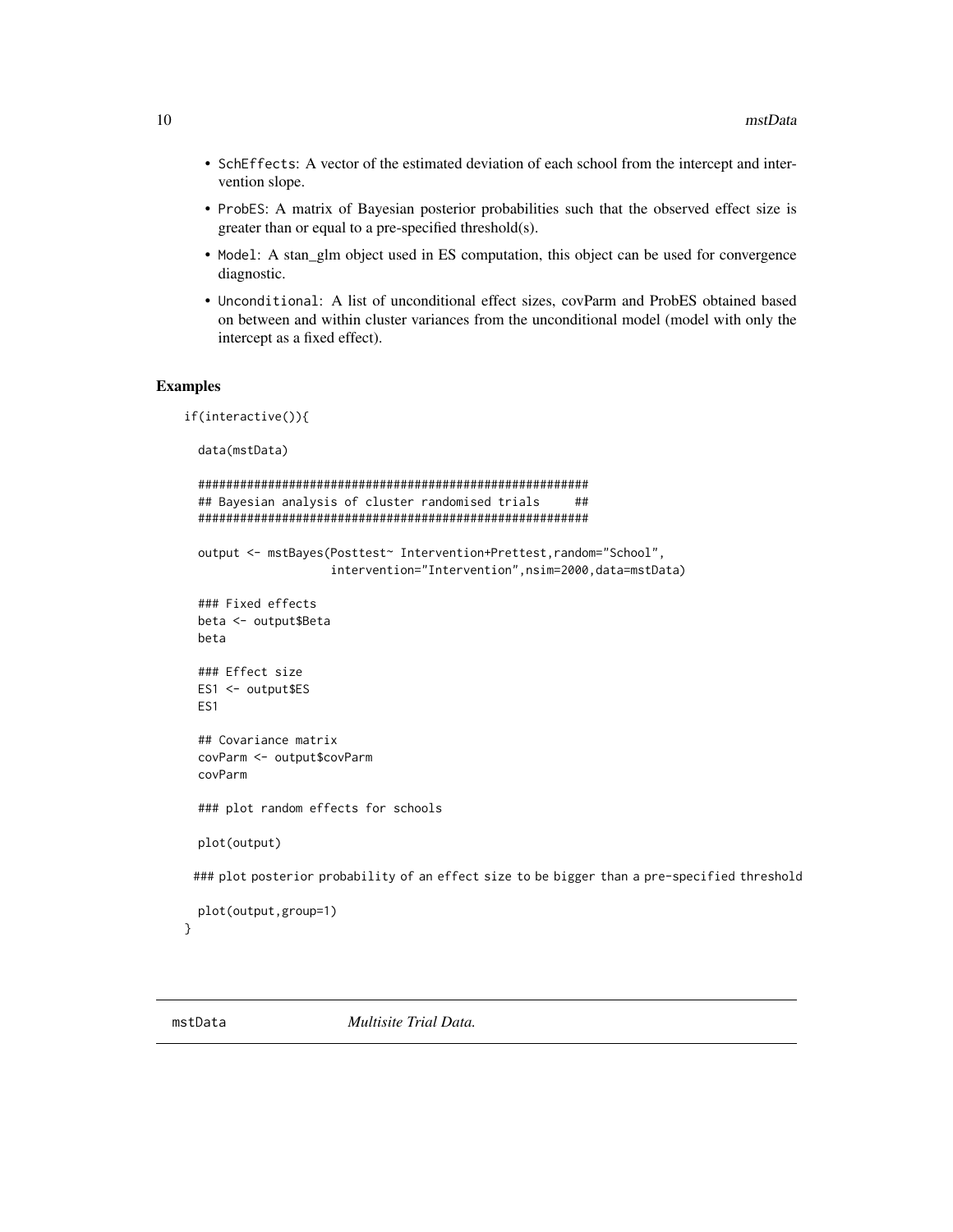#### <span id="page-10-0"></span> $m$ stFREQ  $11$

#### Description

A multisite trial dataset containing 54 schools. This data contains a random sample of test data of pupils and not actual trial data.

#### Format

A data frame with 210 rows and 5 variables

#### Details

- Posttest: posttest scores
- Prettest: prettest scores
- Intervention: the indicator for the intervention groups in a two arm trial, coded as 1 for intervention group and 0 for control group.
- Intervention2: a simulated indicator for intervention groups in a three arm trial.
- School: numeric school identifier

| mstFREQ | Analysis of Multisite Randomised Education Trials using Multilevel |
|---------|--------------------------------------------------------------------|
|         | Model under a Frequentist Setting.                                 |

#### Description

mstFREQ performs analysis of multisite randomised education trials using a multilevel model under a frequentist setting.

#### Usage

```
mstFREQ(formula, random, intervention, baseln, nPerm, data, seed, nBoot)
```
#### Arguments

| formula      | the model to be analysed is of the form $y \sim x1+x2+$ Where y is the outcome<br>variable and Xs are the independent variables.                                       |
|--------------|------------------------------------------------------------------------------------------------------------------------------------------------------------------------|
| random       | a string variable specifying the "clustering variable" as contained in the data.<br>See example below.                                                                 |
| intervention | a string variable specifying the "intervention variable" as appearing in the for-<br>mula and the data. See example below.                                             |
| baseln       | A string variable allowing the user to specify the reference category for inter-<br>vention variable. When not specified, the first level will be used as a reference. |
| nPerm        | number of permutations required to generate permutated p-value.                                                                                                        |
| data         | data frame containing the data to be analysed.                                                                                                                         |
| seed         | seed required for bootstrapping and permutation procedure, if not provided de-<br>fault seed will be used.                                                             |
| nBoot        | number of bootstraps required to generate bootstrap confidence intervals.                                                                                              |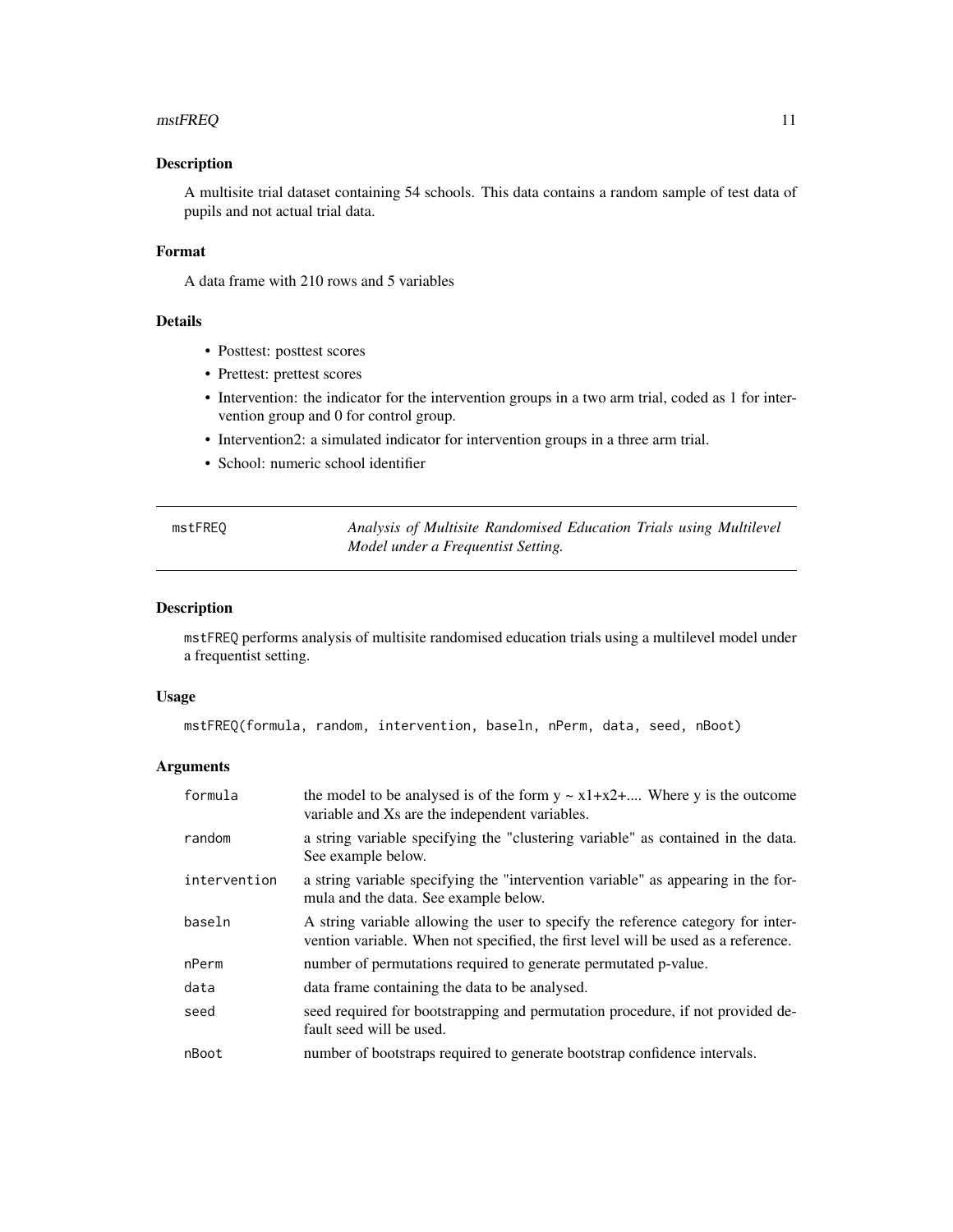#### Value

S3 object; a list consisting of

- Beta: Estimates and confidence intervals for variables specified in the model.
- ES: Conditional Hedge's g effect size (ES) and its 95
- covParm: A list of variance decomposition into between cluster variance-covariance matrix (schools and school by intervention) and within cluster variance (Pupils). It also contains intra-cluster correlation (ICC).
- SchEffects: A vector of the estimated deviation of each school from the intercept and intervention slope.
- Perm: A "nPerm x 2w" matrix containing permutated effect sizes using residual variance and total variance. "w" denotes number of intervention. "w=1" for two arm trial and "w=2" for three arm trial excluding the control group. It is produced only when nPerm is specified.
- Bootstrap: A "nBoot x 2w" matrix containing the bootstrapped effect sizes using residual variance (Within) and total variance (Total). "w" denotes number of intervention. "w=1" for two arm trial and "w=2" for three arm trial excluding the control group. It is only prduced when nBoot is specified.
- Unconditional: A list of unconditional effect sizes, covParm, Perm and Bootstrap obtained based on variances from the unconditional model (model with only the intercept as a fixed effect).

#### Examples

```
if(interactive()){
```
data(mstData)

```
########################################################
## MLM analysis of multisite trials + 1.96SE ##
########################################################
```
output1 <- mstFREQ(Posttest~ Intervention+Prettest,random="School", intervention="Intervention",data=mstData)

```
### Fixed effects
beta <- output1$Beta
beta
### Effect size
ES1 <- output1$ES
ES1
## Covariance matrix
```
covParm <- output1\$covParm covParm

### plot random effects for schools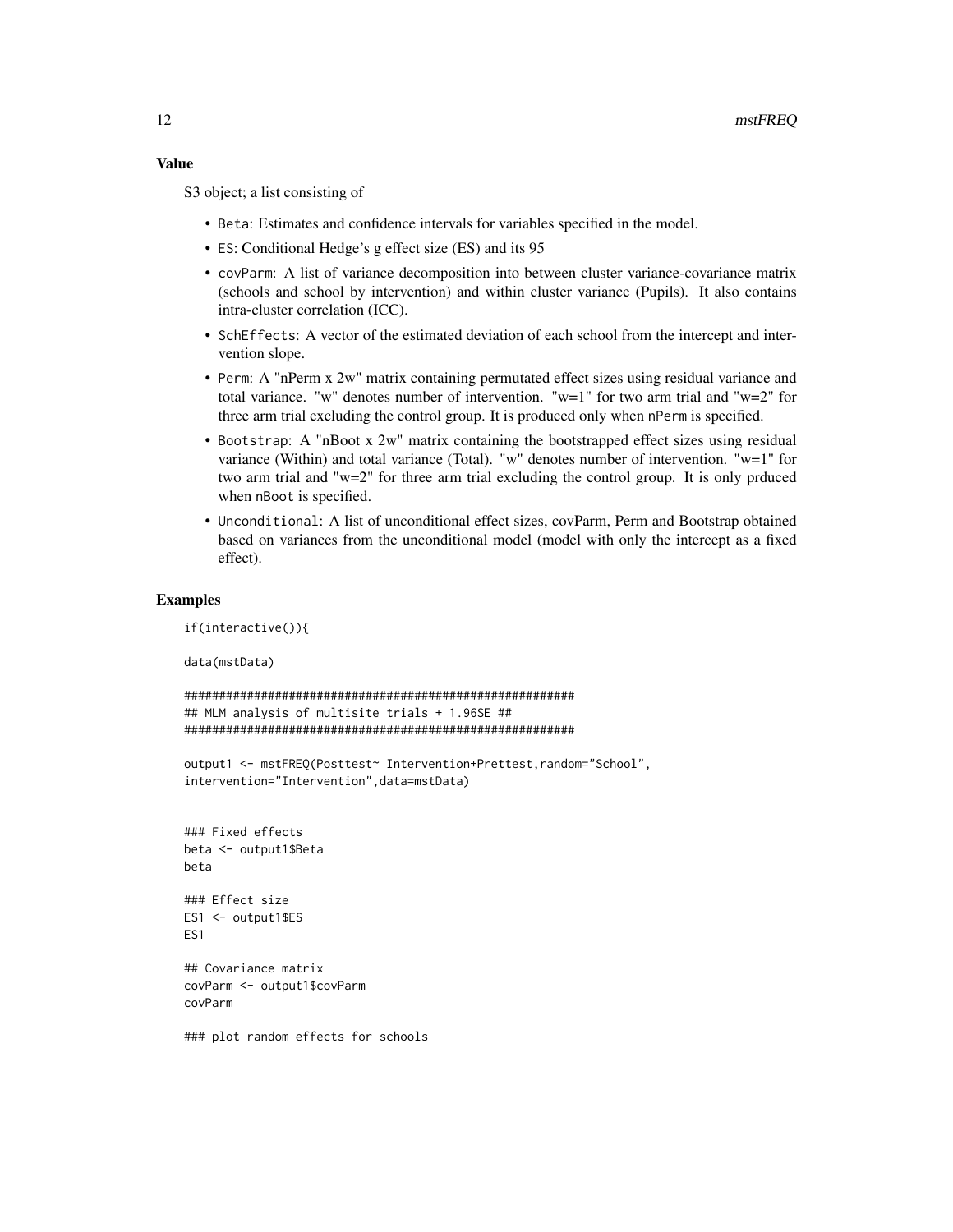#### <span id="page-12-0"></span>plot.eefAnalytics 13

plot(output1)

```
###############################################
## MLM analysis of multisite trials ##
## with bootstrap confidence intervals ##
###############################################
output2 <- mstFREQ(Posttest~ Intervention+Prettest,random="School",
intervention="Intervention",nBoot=1000,data=mstData)
tp <- output2$Bootstrap
### Effect size
ES2 <- output2$ES
ES2
### plot bootstrapped values
plot(output2, group=1)
#######################################################################
## MLM analysis of mutltisite trials with permutation p-value##
#######################################################################
output3 <- mstFREQ(Posttest~ Intervention+Prettest,random="School",
intervention="Intervention",nPerm=1000,data=mstData)
ES3 <- output3$ES
ES3
#### plot permutated values
plot(output3, group=1)
}
```
plot.eefAnalytics *A plot method for an eefAnalytics S3 object obtained from the eefAnalytics package.*

#### Description

Plots different figures based on output from eefAnalytics package.

#### Usage

```
## S3 method for class 'eefAnalytics'
plot(x, group, Conditional = TRUE, ES\_Total = TRUE, slope = FALSE, ...)
```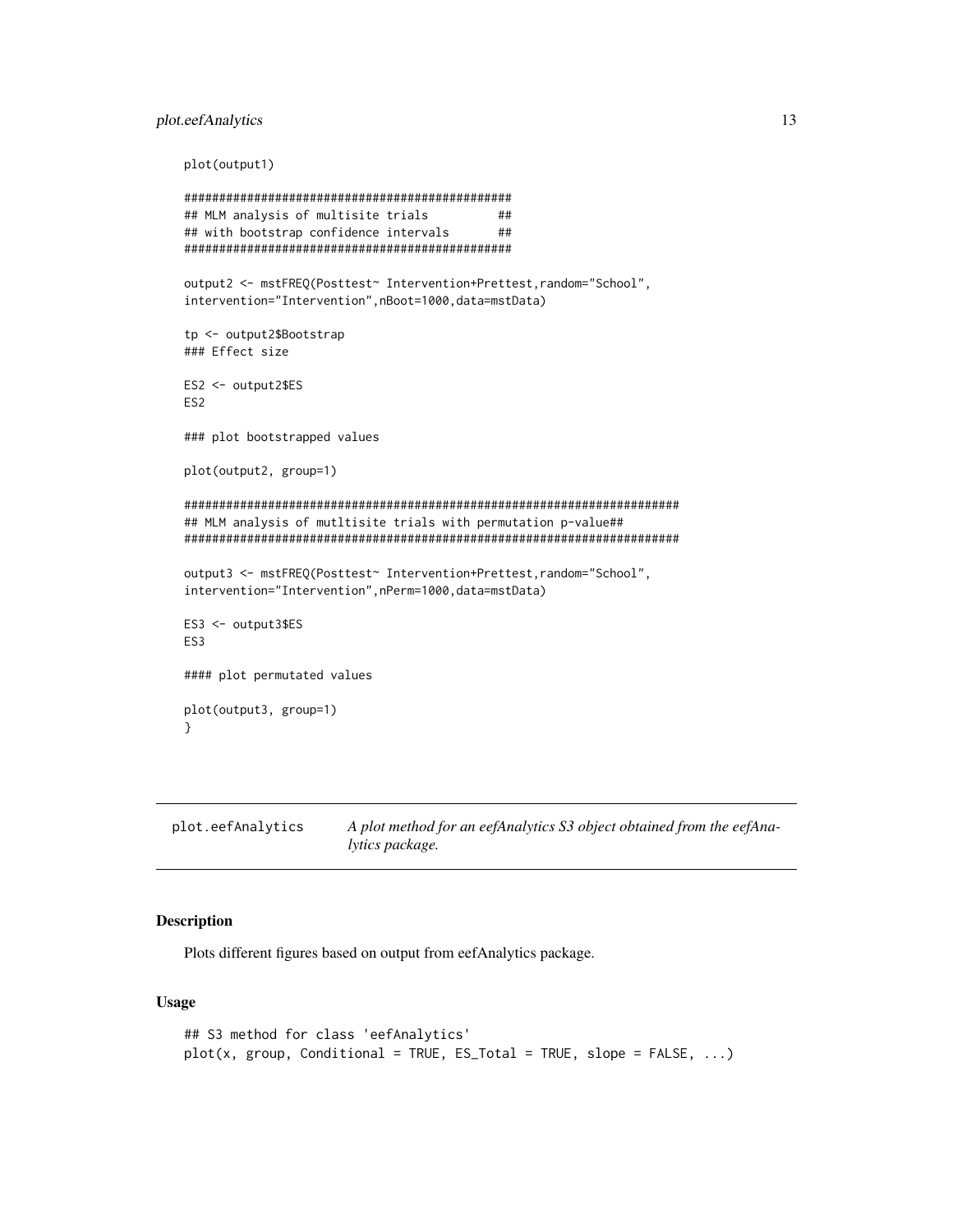#### <span id="page-13-0"></span>Arguments

| x           | an output object from the eefAnalytics package.                                                                                                                                                                                                                                                                                                                                                                                                                |
|-------------|----------------------------------------------------------------------------------------------------------------------------------------------------------------------------------------------------------------------------------------------------------------------------------------------------------------------------------------------------------------------------------------------------------------------------------------------------------------|
| group       | a string/scalar value indicating which intervention to plot. This must be one of<br>the values of intervention variable excluding the control group. For a two arm<br>trial, the maximum number of values to consider is 1 and 2 for three arm trial.                                                                                                                                                                                                          |
| Conditional | a logical value to indicate whether to plot the conditional effect size. The de-<br>fault is Conditional=TRUE, otherwise Conditional=FALSE should be specified<br>for plot based on the unconditional effect size. Conditional variance is total<br>or residual variance from a multilevel model with fixed effects, whilst uncon-<br>ditional variance is total variance or residual variance from a multilevel model<br>with only intercept as fixed effect. |
| ES_Total    | A logical value indicating whether to plot the effect size based on total variance<br>or within school variance. The default is ES_Total=TRUE, to plot the effect size<br>using total variance. ES_Total=FALSE should be specified for the effect size<br>based on within school or residuals variance.                                                                                                                                                        |
| slope       | A logical value indicating whether to return the plot of random intercept (default<br>is slope=FALSE). return other school-by-intervention interaction random slope<br>(s) is slope=TRUE. This argument is suitable only for mstBayes and mstFREQ<br>functions.                                                                                                                                                                                                |
| $\cdots$    | arguments passed to plot. default                                                                                                                                                                                                                                                                                                                                                                                                                              |

#### Details

Plot produces a graphical visualisation depending on which model is fitted:

- For srtFREQ(), plot can only be used when nBoot or nPerm is specified to visualise the distribution of bootstrapped or permutated values.
- For crtFREQ() or mstFREQ(), plot shows the distribution of random intercepts when group=NULL. It produces histogram of permutated or bootstrapped values when group is specified and either nBoot or nPerm is also specified.

#### Value

Returns relevant plots for each model.

#### Examples

```
if(interactive()){
```

```
#### read data
data(mstData)
data(crtData)
```
############### ##### SRT ##### ###############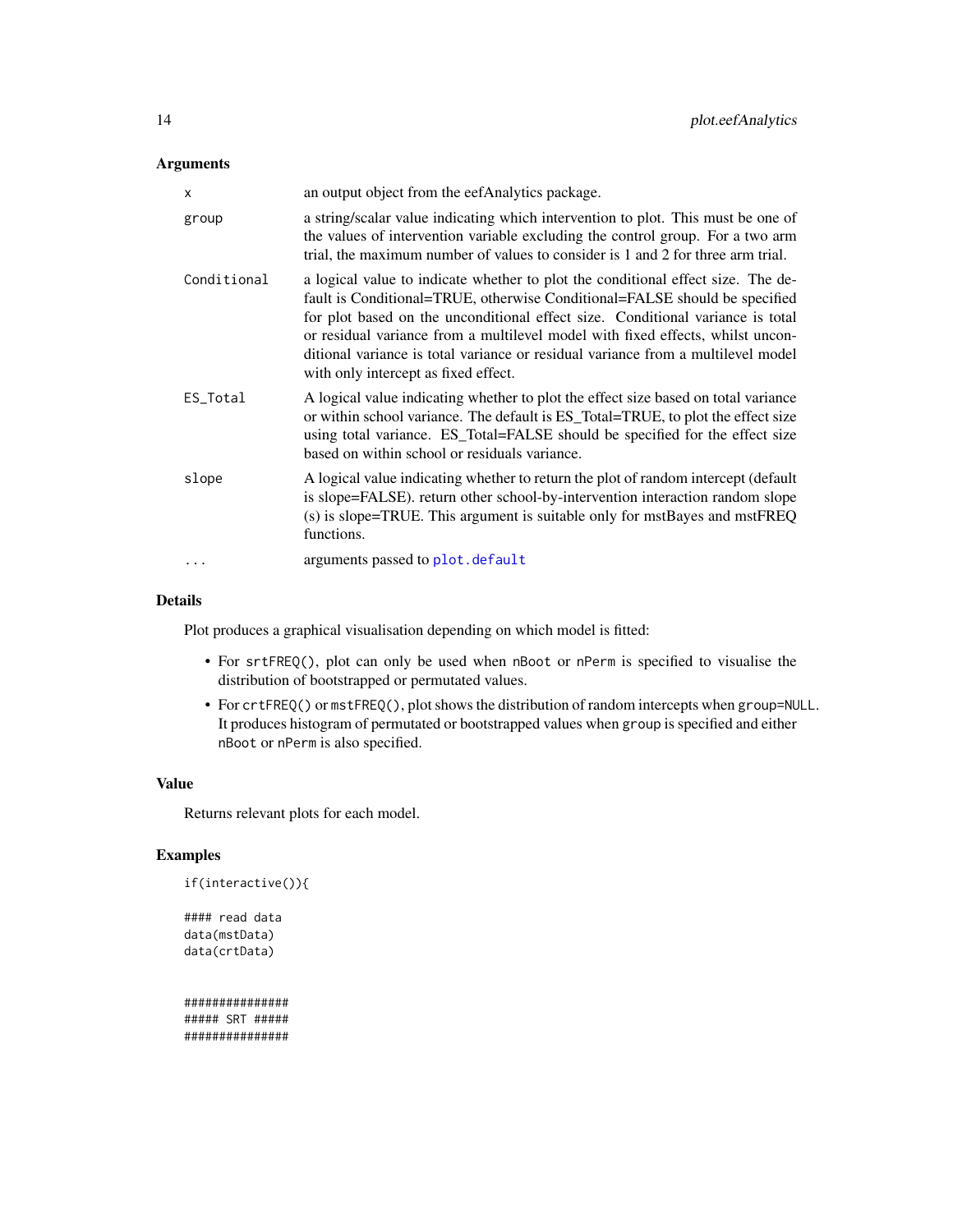#### plot.eefAnalytics 15

```
##### Bootstrapped
outputSRTBoot <- srtFREQ(Posttest~ Intervention + Prettest,
                         intervention = "Intervention",nBoot=1000, data = mstData)
plot(outputSRTBoot,group=1)
##### Permutation
outputSRTPerm <- srtFREQ(Posttest~ Intervention + Prettest,
                         intervention = "Intervention",nPerm=1000, data = mstData)
plot(outputSRTPerm,group=1)
###############
##### MST #####
###############
#### Random intercepts
outputMST <- mstFREQ(Posttest~ Intervention + Prettest,
                     random = "School", intervention = "Intervention", data = mstData)
plot(outputMST)
#### Bootstrapped
outputMSTBoot <- mstFREQ(Posttest~ Intervention + Prettest,
                        random = "School", intervention = "Intervention",
                        nBoot = 1000, data = mstData)
plot(outputMSTBoot)
plot(outputMSTBoot,group=1)
#### Permutation
outputMSTPerm <- mstFREQ(Posttest~ Intervention + Prettest,
                        random = "School", intervention = "Intervention",
                        nPerm = 1000, data = mstData)
plot(outputMSTPerm)
plot(outputMSTPerm,group=1)
###############
##### CRT #####
###############
#### Random intercepts
outputCRT <- crtFREQ(Posttest~ Intervention + Prettest, random = "School",
                     intervention = "Intervention", data = crtData)
plot(outputCRT)
## Bootstrapped
outputCRTBoot <- crtFREQ(Posttest~ Intervention + Prettest, random = "School",
```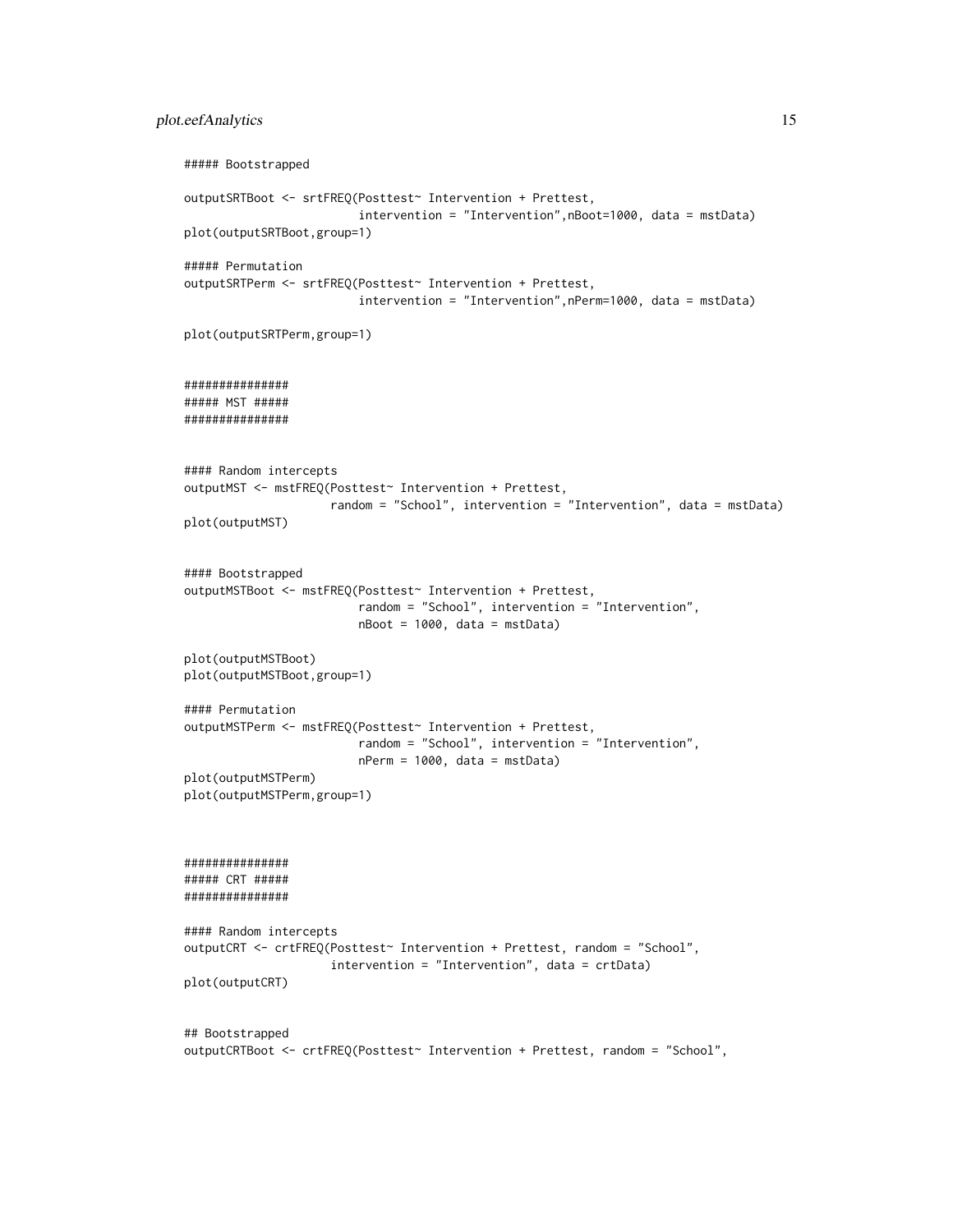```
intervention = "Intervention", nBoot = 1000, data = crtData)
plot(outputCRTBoot,group=1)
##Permutation
outputCRTPerm <- crtFREQ(Posttest~ Intervention + Prettest, random = "School",
                         intervention = "Intervention", nPerm = 1000, data = crtData)
plot(outputCRTPerm,group=1)
}
```
print.eefAnalytics *Print for a fitted model represented by an* eefAnalytics *object.*

#### Description

Print for a fitted model represented by an eefAnalytics object.

#### Usage

## S3 method for class 'eefAnalytics'  $print(x, \ldots)$ 

#### Arguments

| $\times$ | Object of class eefAnalytics  |
|----------|-------------------------------|
| $\cdots$ | Additional arguments of print |

#### Value

Print conditional and unconditional effect sizes.

| srtBayes | Analysis of Simple Randomised Education Trials using Bayesian Lin- |
|----------|--------------------------------------------------------------------|
|          | ear Regression Model with Vague Priors.                            |

#### Description

srtBayes performs analysis of educational trials under the assumption of independent errors among pupils using Bayesian framework with Stan. This can also be used with schools as fixed effects.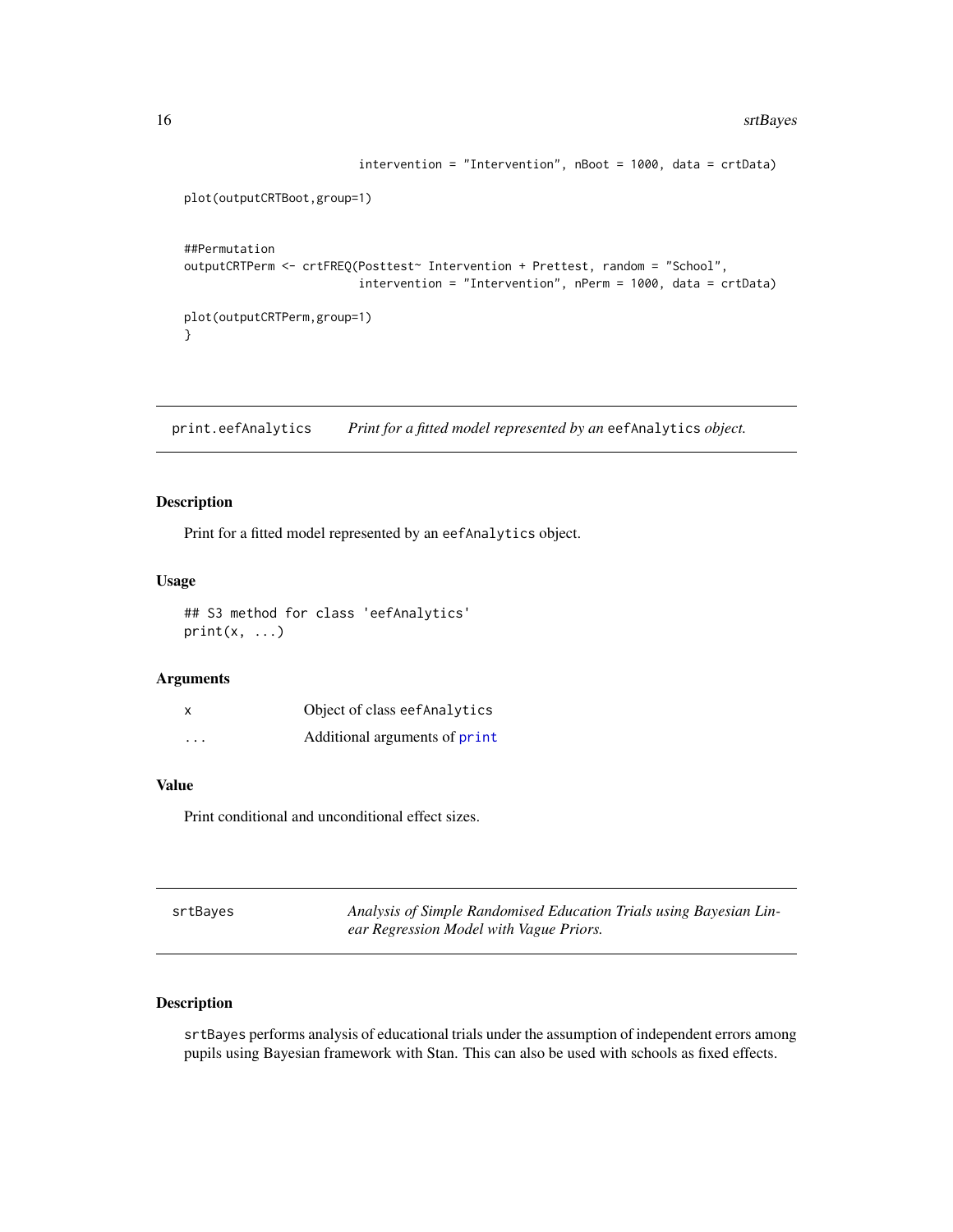#### <span id="page-16-0"></span>srtBayes and the state of the state of the state of the state of the state of the state of the state of the state of the state of the state of the state of the state of the state of the state of the state of the state of t

#### Usage

```
srtBayes(
  formula,
  intervention,
 baseln,
  adaptD,
  nsim = 2000,
  data,
  threshold = 1:10/10,
  ...
)
```
#### Arguments

| formula      | The model to be analysed is of the form $y \sim x1 + x2 + $ Where y is the outcome<br>variable and Xs are the independent variables.                                                       |  |
|--------------|--------------------------------------------------------------------------------------------------------------------------------------------------------------------------------------------|--|
| intervention | A string variable specifying the "intervention variable" as appearing in the for-<br>mula and the data. See example below.                                                                 |  |
| baseln       | A string variable allowing the user to specify the reference category for inter-<br>vention variable. When not specified, the first level will be used as a reference.                     |  |
| adaptD       | As this function uses rstanarm, this term provides the target average proposal<br>acceptance probability during Stan's adaptation period. Default is NULL.                                 |  |
| nsim         | A number of MCMC iterations per chain. Default is 2000.                                                                                                                                    |  |
| data         | Data frame containing the data to be analysed.                                                                                                                                             |  |
| threshold    | a scalar or vector of pre-specified threshold(s) for estimating Bayesian poste-<br>rior probability such that the observed effect size is greater than or equal to the<br>$threshold(s)$ . |  |
| $\ddots$     | Additional arguments of stan_glm to be passed to the function.                                                                                                                             |  |

#### Value

S3 object; a list consisting of

- Beta: Estimates and credible intervals for the variables specified in the model. Use summary.eefAnalytics to get Rhat and effective sample size for each estimate.
- ES: Conditional Hedges' g effect size and its 95
- sigma2: Residual variance.
- ProbES: A matrix of Bayesian posterior probabilities such that the observed effect size is greater than or equal to a pre-specified threshold(s).
- Model: A stan\_glm object used in ES computation, this object can be used for convergence diagnostic.
- Unconditional: A list of unconditional effect sizes, sigma2 and ProbES obtained based on residual variance from the unconditional model (model with only the intercept as a fixed effect).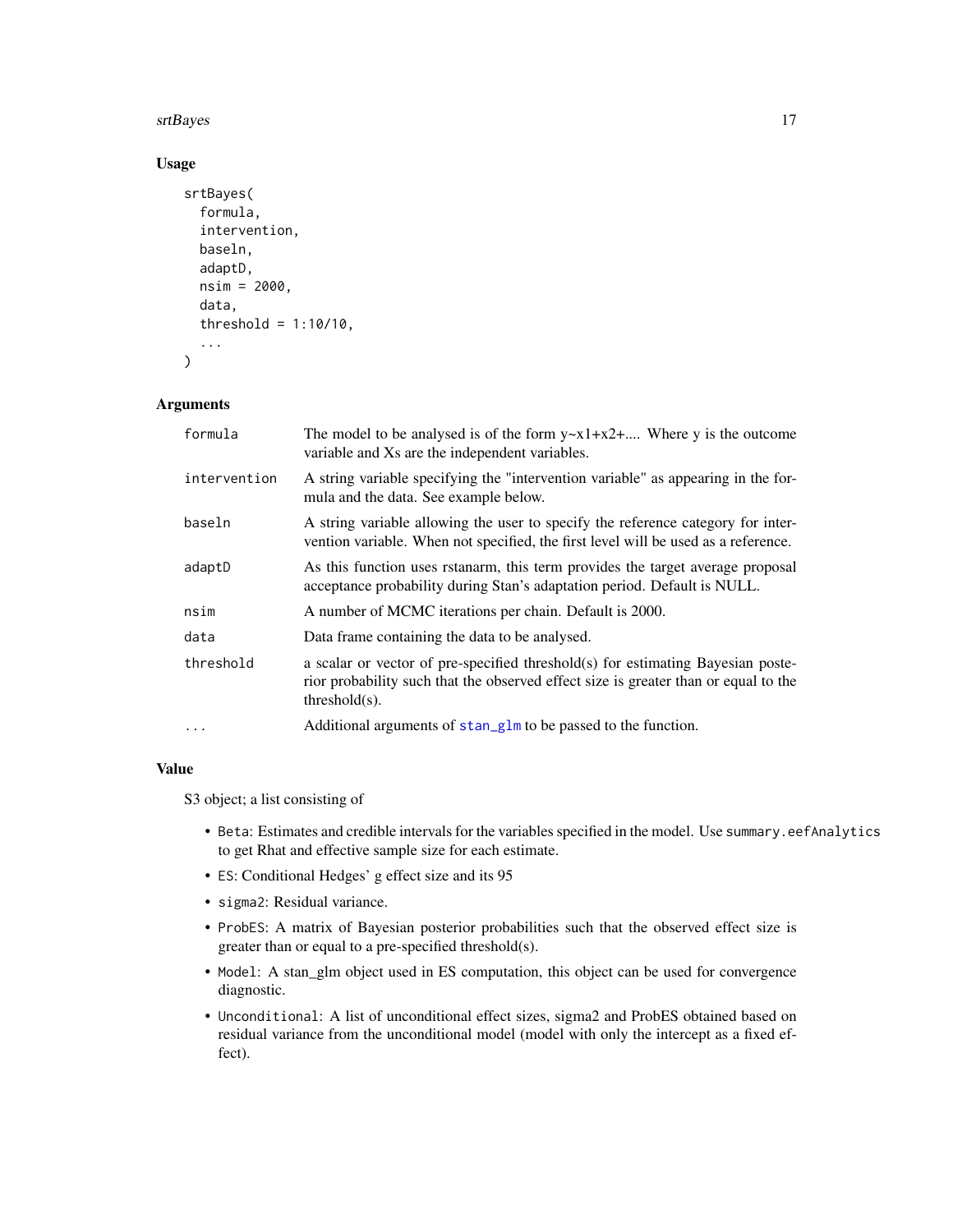#### 18 strFREQ

#### Examples

if(interactive()){

data(mstData)

```
########################################################
## Bayesian analysis of cluster randomised trials ##
########################################################
output <- srtBayes(Posttest~ Intervention+Prettest,
intervention="Intervention",nsim=2000,data=mstData)
```

```
### Fixed effects
beta <- output$Beta
beta
```

```
### Effect size
ES1 <- output$ES
ES1
```
## Covariance matrix covParm <- output\$covParm covParm

### plot random effects for schools

plot(output)

### plot posterior probability of an effect size to be bigger than a pre-specified threshold

```
plot(output,group=1)
}
```
srtFREQ *Analysis of Simple Randomised Education Trial using Linear Regression Model.*

#### Description

srtFREQ performs analysis of educational trials under the assumption of independent errors among pupils. This can also be used with schools as fixed effects.

#### Usage

```
srtFREQ(formula, intervention, baseln, nBoot, nPerm, seed, data)
```
#### Arguments

formula the model to be analysed is of the form  $y \sim x1+x2+...$  Where y is the outcome variable and Xs are the independent variables.

<span id="page-17-0"></span>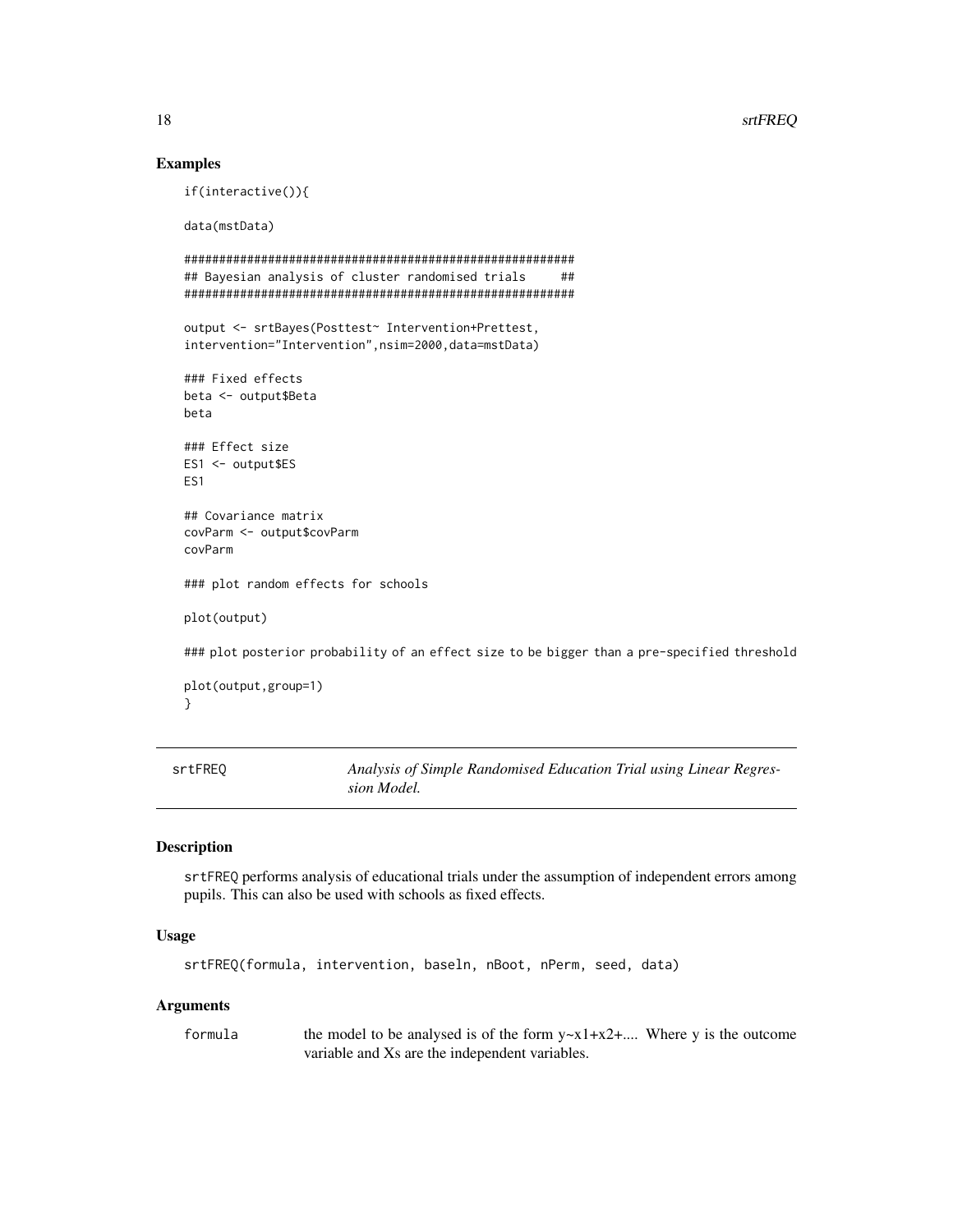#### srtFREQ and the state of the state of the state of the state of the state of the state of the state of the state of the state of the state of the state of the state of the state of the state of the state of the state of th

| intervention | a string variable specifying the "intervention variable" as appearing in the for-<br>mula and the data. See example below.                                             |  |
|--------------|------------------------------------------------------------------------------------------------------------------------------------------------------------------------|--|
| baseln       | A string variable allowing the user to specify the reference category for inter-<br>vention variable. When not specified, the first level will be used as a reference. |  |
| nBoot        | number of bootstraps required to generate bootstrap confidence intervals.                                                                                              |  |
| nPerm        | number of permutations required to generate permutated p-value.                                                                                                        |  |
| seed         | seed required for bootstrapping and permutation procedure, if not provided de-<br>fault seed will be used.                                                             |  |
| data         | data frame containing the data to be analysed.                                                                                                                         |  |
|              |                                                                                                                                                                        |  |

#### Value

S3 object; a list consisting of

- Beta: Estimates and confidence intervals for the variables specified in the model.
- ES: Conditional Hedges'g effect size and its 95
- sigma2: Residual variance.
- Perm: A "nPerm x w" matrix containing permutated effect sizes using residual variance. "w" denotes number of intervention. " $w=1$ " for two arm trial and " $w=2$ " for three arm trial excluding the control group. It is produced only if nPerm is specified.
- Bootstrap: A "nBoot x w" matrix containing the bootstrapped effect sizes using residual variance. "w" denotes number of intervention. "w=1" for two arm trial and "w=2" for three arm trial excluding the control group. It is produced only if nBoot is specified.
- Unconditional: A list of unconditional effect size, sigma2, Perm and Bootstrap obtained based on variances from the unconditional model (model with only intercept as fixed effect).

#### Examples

```
if(interactive()){
```
data(mstData)

```
###################################################################
## Analysis of simple randomised trials using Hedges Effect Size ##
###################################################################
output1 <- srtFREQ(Posttest~ Intervention+Prettest,
intervention="Intervention",data=mstData )
ES1 <- output1$ES
ES1
###################################################################
## Analysis of simple randomised trials using Hedges Effect Size ##
## with Permutation p-value ##
###################################################################
```

```
output2 <- srtFREQ(Posttest~ Intervention+Prettest,
intervention="Intervention",nPerm=1000,data=mstData )
```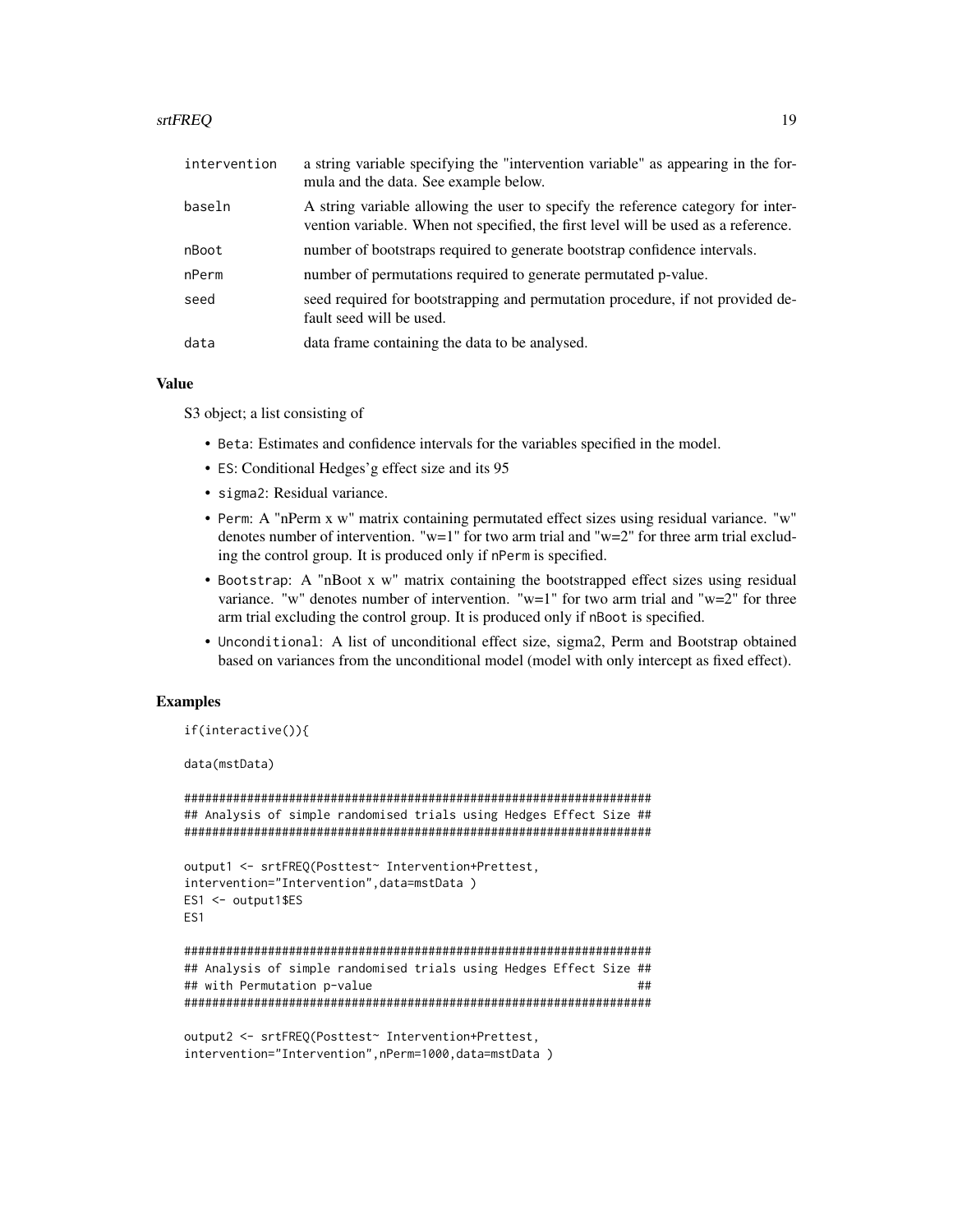#### 20 stellar to the contract of the contract of the contract of the contract of the contract of the contract of the contract of the contract of the contract of the contract of the contract of the contract of the contract of

```
ES2 <- output2$ES
ES2
#### plot permutated values
plot(output2, group=1)
###################################################################
## Analysis of simple randomised trials using Hedges Effect Size ##
## with non-parametric bootstrap confidence intervals ##
###################################################################
output3 <- srtFREQ(Posttest~ Intervention+Prettest,
intervention="Intervention",nBoot=1000,data=mstData)
ES3 <- output3$ES
ES3
### plot bootstrapped values
plot(output3, group=1)
####################################################################
## Analysis of simple randomised trials using Hedges' effect size ##
## with schools as fixed effects ##
####################################################################
output4 <- srtFREQ(Posttest~ Intervention+Prettest+as.factor(School),
intervention="Intervention",data=mstData )
ES4 <- output4$ES
ES4
####################################################################
## Analysis of simple randomised trials using Hedges' effect size ##
## with schools as fixed effects and with permutation p-value ##
####################################################################
output5 <- srtFREQ(Posttest~ Intervention+Prettest+as.factor(School),
intervention="Intervention",nPerm=1000,data=mstData )
ES5 <- output5$ES
ES5
#### plot permutated values
plot(output5, group=1)
```
####################################################################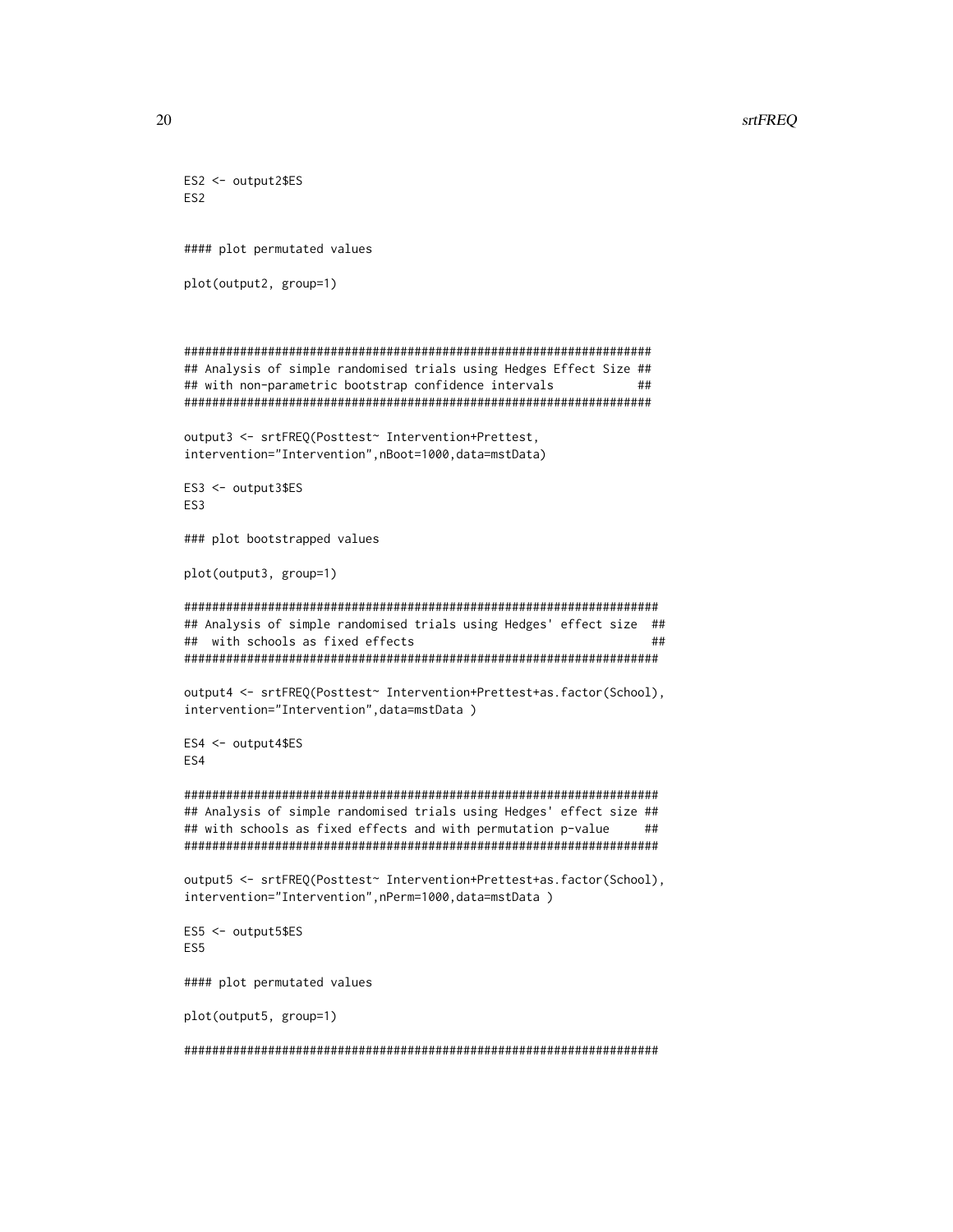```
## Analysis of simple randomised trials using Hedges' effect size ##
## with schools as fixed effects and with permutation p-value ##
####################################################################
output6 <- srtFREQ(Posttest~ Intervention+Prettest+as.factor(School),
intervention="Intervention",nBoot=1000,data=mstData)
ES6 <- output6$ES
ES6
### plot bootstrapped values
plot(output6, group=1)
}
```
summary.eefAnalytics *Summary for a fitted model represented by an* eefAnalytics *object.*

#### Description

Summary for a fitted model represented by an eefAnalytics object.

#### Usage

## S3 method for class 'eefAnalytics' summary(object, ...)

#### Arguments

| object                  | Object of class eef Analytics   |
|-------------------------|---------------------------------|
| $\cdot$ $\cdot$ $\cdot$ | Additional arguments of summary |

#### Value

Returns relevant summary including Rhat and effective sample sizes.